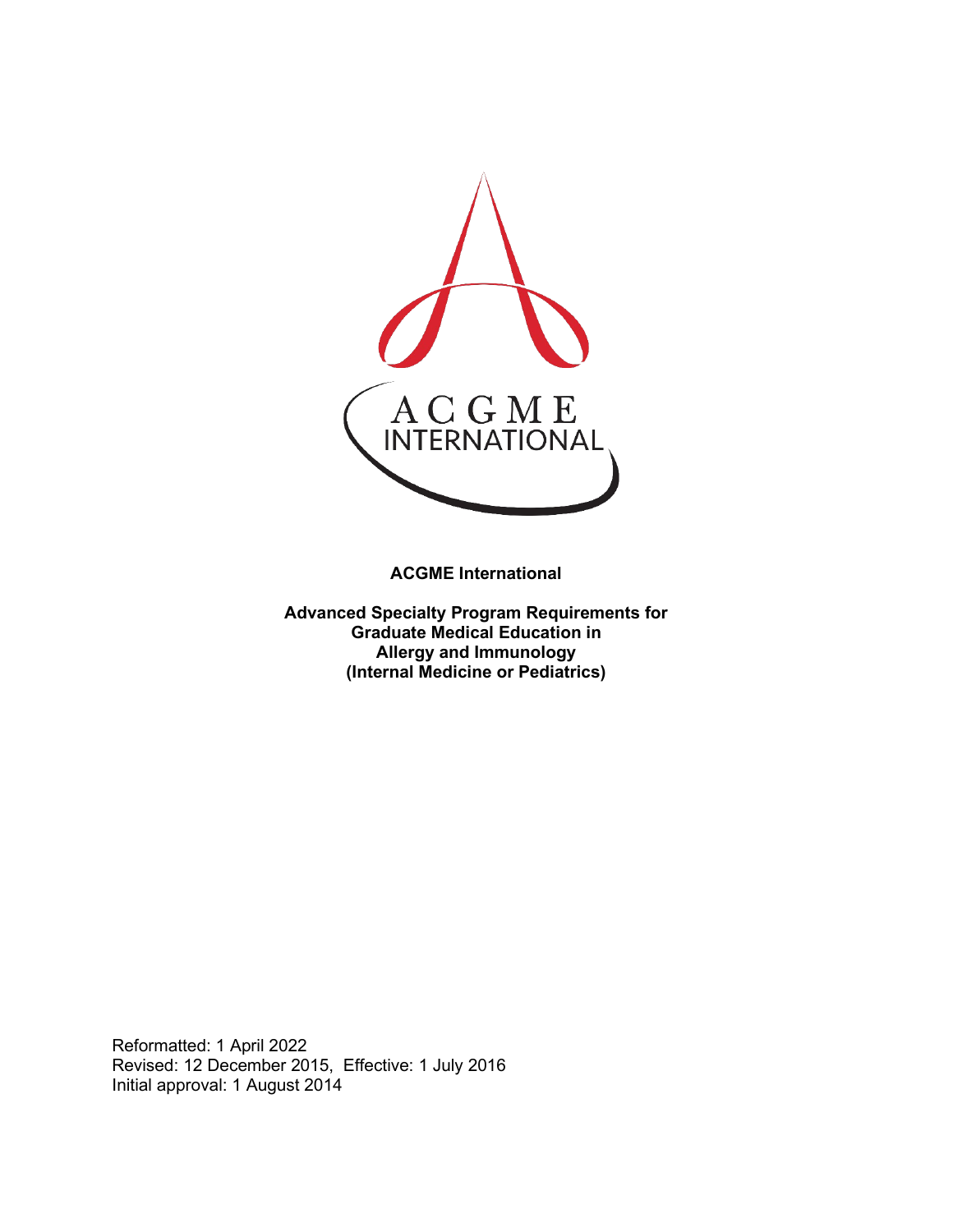## **ACGME International Specialty Program Requirements for Graduate Medical Education in Allergy and Immunology (Internal Medicine or Pediatrics)**

## **Int. Introduction**

*Background and Intent: Programs must achieve and maintain Foundational Accreditation according to the ACGME-I Foundational Requirements prior to receiving Advanced Specialty Accreditation. The Advanced Specialty Requirements noted below complement the ACGME-I Foundational Requirements. For each section, the Advanced Specialty Requirements should be considered together with the Foundational Requirements.*

## **Int. I. Definition and Scope of the Specialty**

Allergy and immunology specialists provide expert medical care for patients with allergic and immunologic disorders. These specialists may serve as consultants, educators, and physician scientists in asthma, allergic disorders, immunologic disorders, and immunodeficiency diseases.

## **Int. II. Duration of Education**

Int. II.A. The educational program in allergy and immunology must be 24 or 36 months in length.

#### **I. Institution**

## **I.A. Sponsoring Institution**

I.A.1. A fellowship in allergy and immunology must function as an integral part of ACGME-I-accredited residency in internal medicine or pediatrics.

#### **I.B. Participating Sites**

I.B.1. Fellow education at a participating site that is a private practitioner's office must be limited to the offices of program faculty members and must have defined goals and objectives.

## **II. Program Personnel and Resources**

#### **II.A. Program Director**

See International Foundational Requirements, Section II.A.

#### **II.B. Faculty**

II.B.1. At least one core faculty member should be a qualified allergist and immunologist who has completed an ACGME-I-accredited residency in pediatrics, or who has specialty qualifications that are deemed equivalent or acceptable to the Review Committee-International.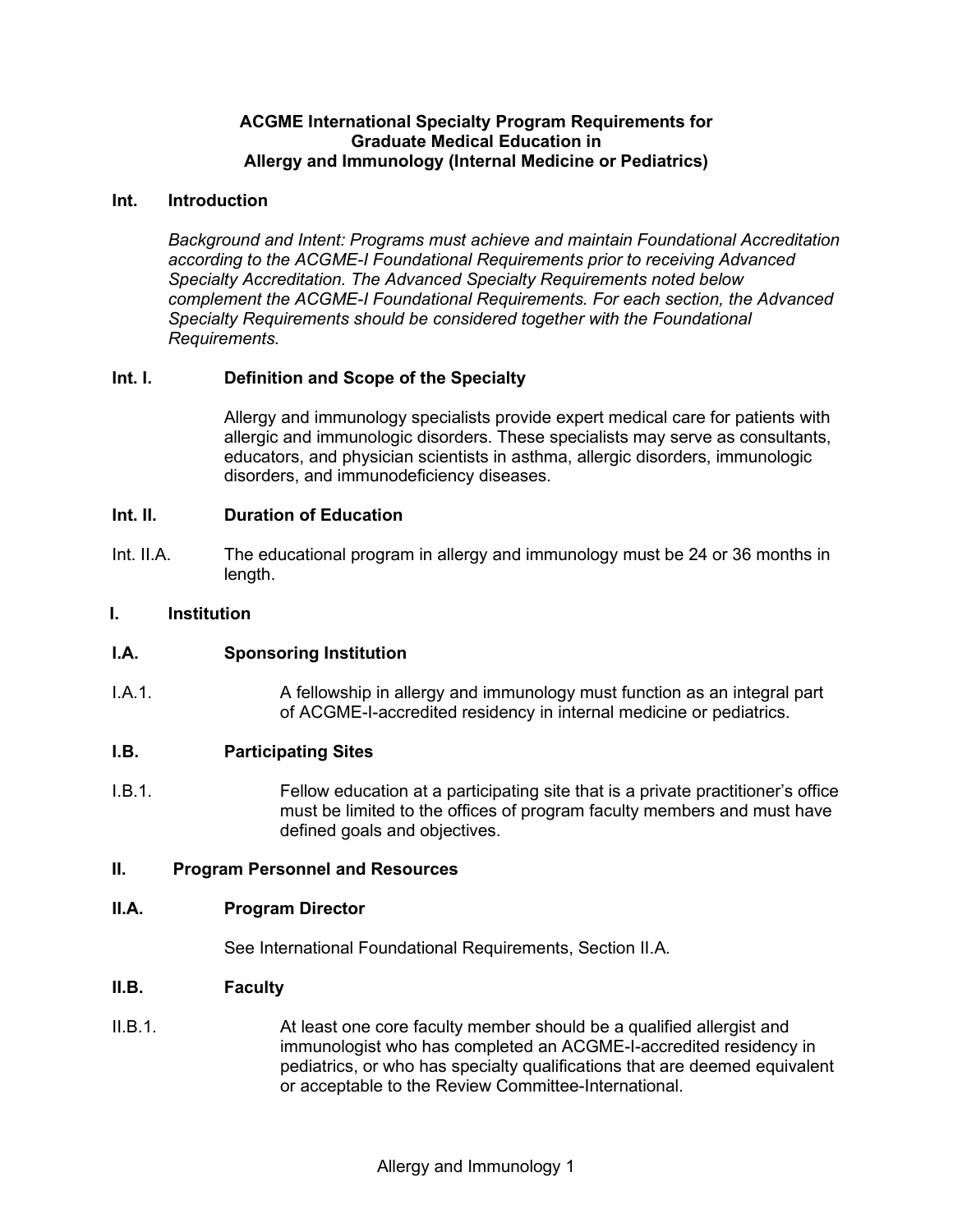II.B.2. At least one core faculty member should be a qualified allergist and immunologist who has completed an ACGME-I-accredited residency in internal medicine, or who has specialty qualifications that are deemed equivalent or acceptable to the Review Committee-International.

## **II.C. Other Program Personnel**

See International Foundational Requirements, Section II.C.

#### **II.D. Resources**

II.D.1. The program must treat a sufficient number of adult and pediatric patients throughout the program to provide fellows with comprehensive education in allergic disorders, asthma, immunodeficiency diseases, and immunologic disorders.

#### **III. Fellow Appointment**

## **III.A. Eligibility Criteria**

III.A.1. Prior to appointment in the program, fellows should have completed an ACGME-I-accredited residency program in internal medicine or pediatrics, or an internal medicine or pediatrics residency acceptable to the Sponsoring Institution's Graduate Medical Education Committee.

#### **III.B. Number of Fellows**

See International Foundational Requirements, Section III.B.

## **IV. Specialty-Specific Educational Program**

#### **IV.A. ACGME-I Competencies**

- IV.A.1. The program must integrate the following ACGME-I Competencies into the curriculum.
- IV.A.1.a) Professionalism
- IV.A.1.a).(1) Fellows must demonstrate a commitment to professionalism and an adherence to ethical principles**.**
- IV.A.1.b) Patient Care and Procedural Skills
- IV.A.1.b).(1) Fellows must provide patient care that is compassionate, appropriate, and effective for the treatment of health problems and the promotion of health. Fellows must demonstrate competence in: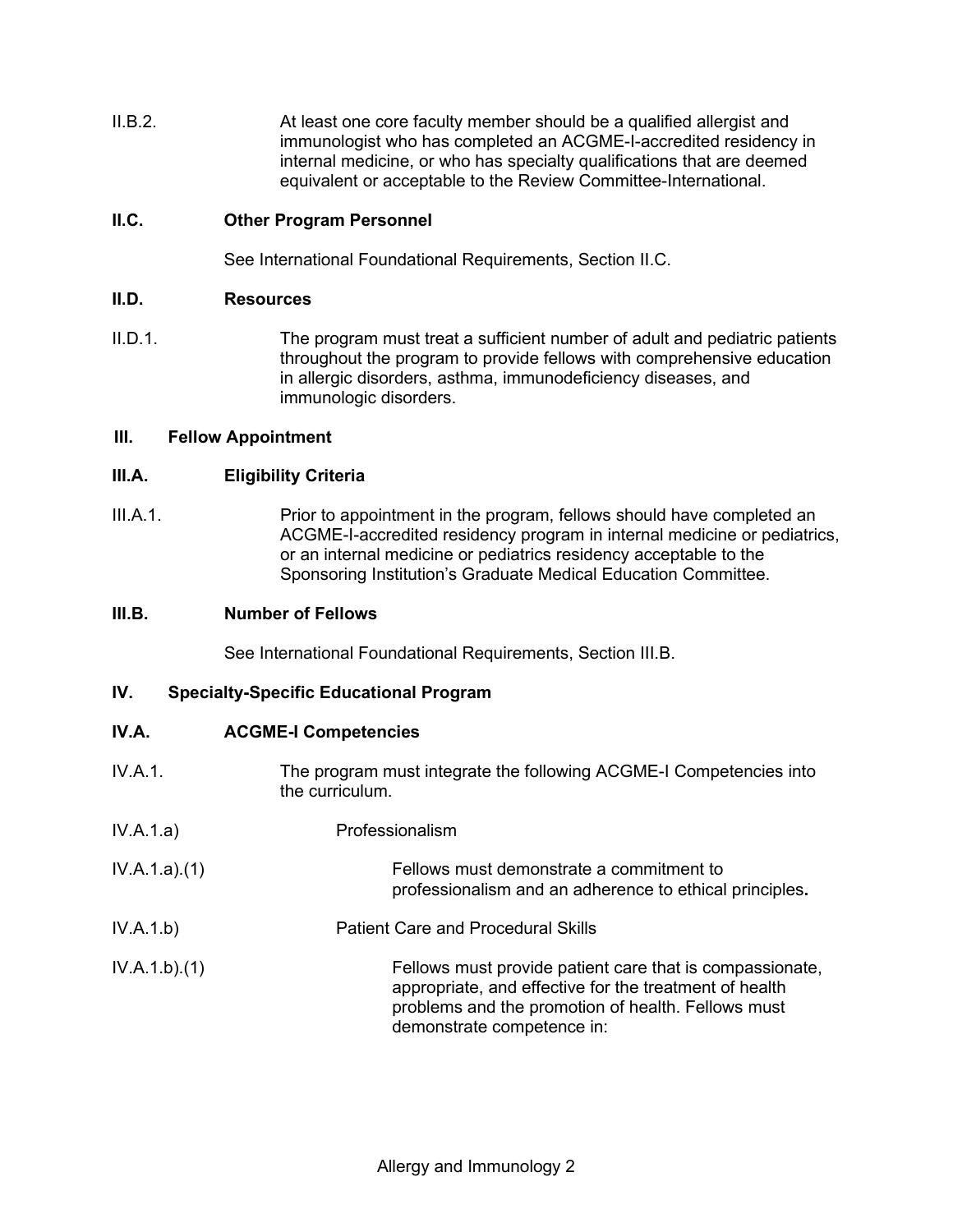| IV.A.1.b)(1)(a)           | assessing the risks and benefits of allergic and<br>immunologic disorder therapies, including allergen<br>immunotherapy, drug therapy, and<br>immunomodulatory therapy;                                                                               |
|---------------------------|-------------------------------------------------------------------------------------------------------------------------------------------------------------------------------------------------------------------------------------------------------|
| IV.A.1.b)(1)(b)           | conducting comprehensive and detailed medical<br>interviews with children and adults who present<br>suspected allergic and/or immunologic disorders;                                                                                                  |
| IV.A.1.b)(1)(c)           | performing a physical examination appropriate to<br>the specialty;                                                                                                                                                                                    |
| IV.A.1.b)(1)(d)           | selecting, performing, and interpreting the results of<br>diagnostic tests and studies; and,                                                                                                                                                          |
| IV.A.1.b)(1)(e)           | performing and evaluating results in at least five of<br>the following procedures:                                                                                                                                                                    |
| IV.A.1.b) (1) (e) (i)     | allergen immunotherapy preparation and<br>administration;                                                                                                                                                                                             |
| IV.A.1.b)(1)(e)(ii)       | contact or delayed hypersensitivity testing;                                                                                                                                                                                                          |
| IV.A.1.b) (1) (e) (iii)   | drug hypersensitivity diagnosis and<br>treatment;                                                                                                                                                                                                     |
| IV.A.1.b)(1)(e)(iv)       | food hypersensitivity diagnosis and<br>treatment;                                                                                                                                                                                                     |
| IV.A.1.b)(1)(e)(v)        | immediate hypersensitivity skin testing;                                                                                                                                                                                                              |
| IV.A.1.b)(1)(e)(vi)       | immunoglobulin treatment and/or other<br>immunomodulator therapies; and,                                                                                                                                                                              |
| IV.A.1.b).(1).(e).(vii)   | pulmonary function testing.                                                                                                                                                                                                                           |
| IV.A.1.c)                 | <b>Medical Knowledge</b>                                                                                                                                                                                                                              |
| $IV.A.1.c.$ (1)           | Fellows must demonstrate knowledge of established and<br>evolving biomedical clinical, epidemiological, and social-<br>behavioral sciences as well as the application of this<br>knowledge to patient care. Fellows must demonstrate<br>knowledge of: |
| $IV.A.1.c$ . $(1).$ $(a)$ | required core didactic topics through performance<br>in objective examinations and application to patient<br>care.                                                                                                                                    |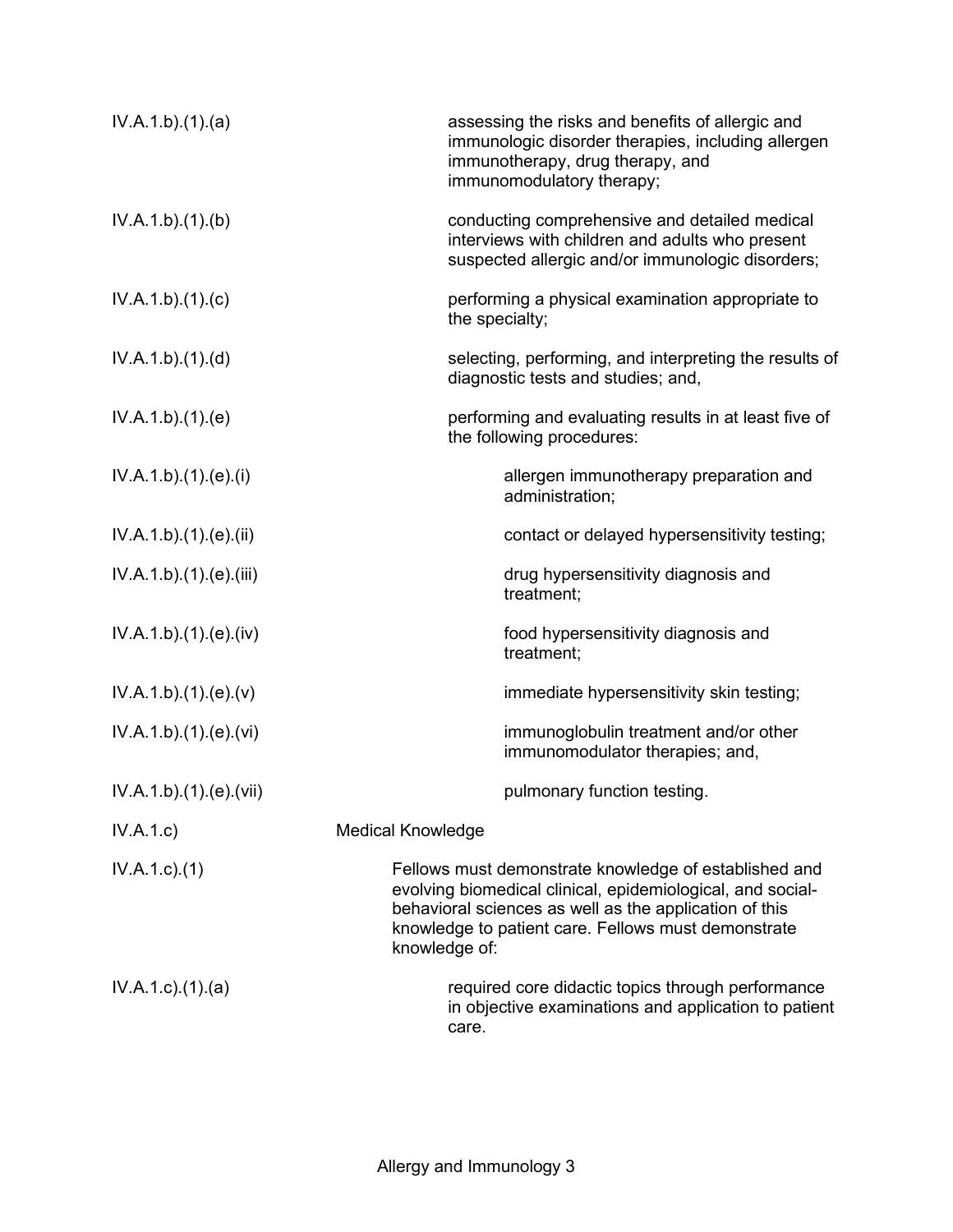| IV.A.1.d)          | Practice-based Learning and Improvement                                                                                                                                                                                                                                                                                       |
|--------------------|-------------------------------------------------------------------------------------------------------------------------------------------------------------------------------------------------------------------------------------------------------------------------------------------------------------------------------|
| IV.A.1.d)(1)       | Fellows must demonstrate the ability to investigate and<br>evaluate their care of patients, to appraise and assimilate<br>scientific evidence, and to continuously improve patient<br>care based on constant self-evaluation and lifelong<br>learning. Fellows must develop skills and habits to meet<br>the following goals: |
| IV.A.1.d)(1)(a)    | conduct comprehensive literature searches and<br>critiques.                                                                                                                                                                                                                                                                   |
| IV.A.1.e)          | Interpersonal and Communication Skills                                                                                                                                                                                                                                                                                        |
| IV.A.1.e. (1)      | Fellows must demonstrate interpersonal and<br>communication skills that result in the effective exchange<br>of information and collaboration with patients, their<br>families, and health professionals. Fellows must:                                                                                                        |
| IV.A.1.e. (1). (a) | counsel and educate patients about their diagnosis,<br>prognosis, and treatment.                                                                                                                                                                                                                                              |
| IV.A.1.f)          | <b>Systems-based Practice</b>                                                                                                                                                                                                                                                                                                 |
| IV.A.1.f)(1)       | Fellows must demonstrate an awareness of and<br>responsiveness to the larger context and system of health<br>care, including the social determinates of health, as well as<br>the ability to call effectively on other resources in the<br>system to produce optimal care.                                                    |
| IV.B.              | <b>Regularly Scheduled Educational Activities</b>                                                                                                                                                                                                                                                                             |
| IV.B.1.            | There must be a structured curriculum in the core didactic topics,<br>including:                                                                                                                                                                                                                                              |
| IV.B.1.a)          | pathophysiology;                                                                                                                                                                                                                                                                                                              |
| IV.B.1.b)          | diagnosis;                                                                                                                                                                                                                                                                                                                    |
| IV.B.1.c)          | differential diagnosis; and,                                                                                                                                                                                                                                                                                                  |
| IV.B.1.d)          | complications and treatment of disorders of innate and adaptive<br>immunity, to include:                                                                                                                                                                                                                                      |
| IV.B.1.d)(1)       | hypersensitivity (IgE and non-IgE-dependent);                                                                                                                                                                                                                                                                                 |
| IV.B.1.d)(2)       | immunodeficiency and autoimmunity;                                                                                                                                                                                                                                                                                            |
| IV.B.1.d)(3)       | disorders of mast cells, basophils, eosinophils; and,                                                                                                                                                                                                                                                                         |
| IV.B.1.d)(4)       | contact system-related angioedema.                                                                                                                                                                                                                                                                                            |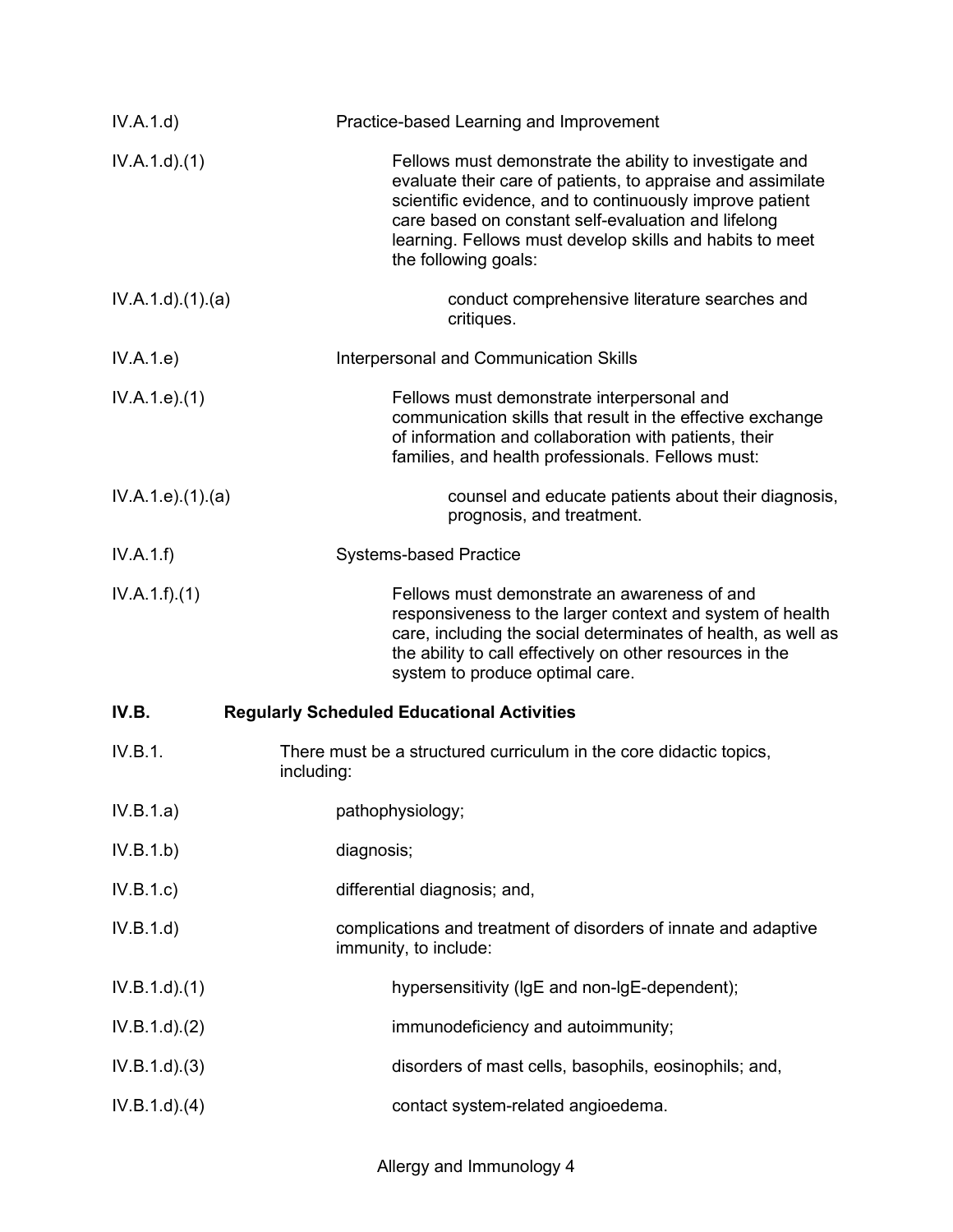| IV.C.         | <b>Clinical Experiences</b>                                                                                                                                  |
|---------------|--------------------------------------------------------------------------------------------------------------------------------------------------------------|
| IV.C.1.       | Fifty percent of the program must be devoted to direct patient care<br>activities, clinical case conferences, and medical record reviews.                    |
| IV.C.1.a)     | At least 20 percent of the required minimum direct patient care<br>activity must focus on patients from birth to 18 years.                                   |
| IV.C.1.b)     | At least 20 percent of the required minimum direct patient care<br>activity must focus on patients over the age of 18 years.                                 |
| IV.C.2.       | Twenty-five percent of the program must be devoted to scholarly activity<br>and research.                                                                    |
| IV.C.3.       | Twenty-five percent of the program must be devoted to other educational<br>activities.                                                                       |
| IV.C.4.       | Fellow experiences in direct patient care must include:                                                                                                      |
| IV.C.4.a)     | continuing care of pediatric and adult patients with allergic<br>disorders, asthma, immunologic disorders and immunodeficiency<br>diseases; and,             |
| IV.C.4.b)     | direct contact with pediatric and adult patients with the following<br>diagnoses:                                                                            |
| IV.C.4.b)(1)  | anaphylaxis;                                                                                                                                                 |
| IV.C.4.b)(2)  | asthma;                                                                                                                                                      |
| IV.C.4.b)(3)  | atopic dermatitis;                                                                                                                                           |
| IV.C.4.b)(4)  | contact dermatitis;                                                                                                                                          |
| IV.C.4.b)(5)  | drug, vaccine, or immunomodulator allergy, or adverse or<br>allergic reactions to drugs, vaccines, immunomodulator<br>therapies, or other biological agents; |
| IV.C.4.b)(6)  | food allergy;                                                                                                                                                |
| IV.C.4.b)(7)  | ocular allergies;                                                                                                                                            |
| IV.C.4.b)(8)  | primary and acquired immunodeficiency;                                                                                                                       |
| IV.C.4.b)(9)  | rhinitis;                                                                                                                                                    |
| IV.C.4.b)(10) | sinusitis;                                                                                                                                                   |
| IV.C.4.b)(11) | stinging or biting insect and arthropod allergy; and,                                                                                                        |
| IV.C.4.b)(12) | urticaria and angioedema.                                                                                                                                    |